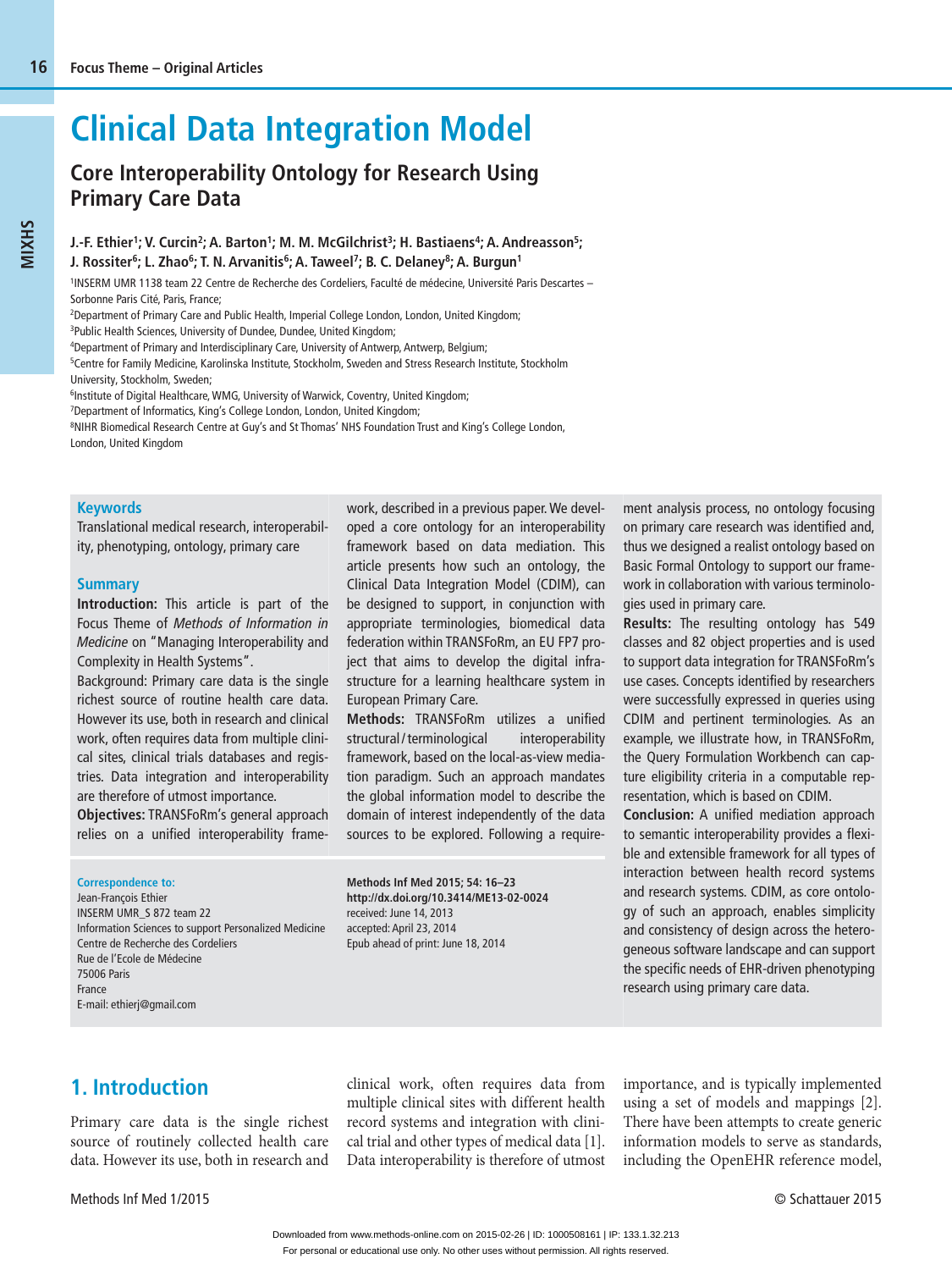the HL7 Reference Information Model (RIM) and the Clinical Data Acquisition Standards Harmonization (CDASH) model [3 –7]. An ongoing international collaboration between standards organizations and industry partners, the Clinical Information Modeling Initiative (CIMI), aims at bringing together a variety of approaches to clinical data modeling (HL7 templates, openEHR archetypes, etc.) as a series of underlying reference models [8]. Nevertheless, many existing data sources are not designed according to these initiatives [9].

TRANSFoRm is an EU FP7 project that aims to comprehensively support the integration of clinical and translational research data in the primary care domain as part of a learning healthcare system [10, 11]. Its vision is demonstrated through three use cases: a genotype-phenotype around type 2 diabetes, a randomized clinical trial of treatment for gastroesophageal reflux disease and a diagnostic decision support system. It relies on software tools, such as a Query Formulation Workbench, a Study Manager and a Decision Support Ontological Evidence Service. They all need to access heterogeneous data sources. Moreover, the last two require the possibility of returning collected data back to the electronic health record (EHR) system. To that goal, the Clinical Data Integration Model (CDIM) was designed as the integration cornerstone for the project to enable interoperability between different types of data sources and different countries.

The *mediation* approach employed by CDIM allows structurally heterogeneous local sources to be used in distributed infrastructures [12]. A central information model is related to each local model via mappings. Queries are first expressed according to the central model and then "translated" by the system for each local source. Each source therefore retains its structure and control over its data. BIRN, caBIG and Advancing Clinico-Genomic Trials piloted this approach in the biomedical domain [13 –15]. CDIM is the first mediation approach for primary care research.

Other approaches have been explored. One strategy relies on creation and maintenance of a *data warehouse,* to which data from each local data source is transferred. If the local source does not share the structure of the data warehouse, an Extract-Transform-Load (ETL) process is used to transfer and transform the data into the target structure. The i2b2 initiative is an example of such an approach [16]. A uniform and unique structure can then be used for queries. When local sources share a similar structure, *data federation* can be used, whereby instead of transferring data, queries are executed locally at source and the results aggregated. The ePCRN project explored this approach for primary care research, by ensuring the structure of all its sources conforms to the American Society for Testing and Materials Continuity of Care Record (CCR) information model [17, 18]. The Shared Health Research Information Network (SHRINE) uses a similar approach to federate i2b2 sources [19]. However, since TRANSFoRm has no control over the data sources' structure and since sources will not allow TRANSFoRm to use ETL, these approaches could not meet our requirements.

# **2. Objectives**

TRANSFoRm's general approach relies on a unified interoperability framework, described in a previous paper [20]. We developed a core ontology for an interoperability framework based on data mediation. This article presents how such an ontology, the Clinical Data Integration Model, can be designed to support, in conjunction with appropriate terminologies, biomedical data federation within TRANSFoRm, an EU FP7 project that aims to develop the digital infrastructure for a learning healthcare system in European Primary Care.

## **3. Methods**

The Clinical Data Integration Model (CDIM) was designed to represent clinical elements relevant to primary care and serve as a basis for data integration in the TRANSFoRm project. Data integration often relies on a combination of two types of models: information models (also called structural models) and terminological models (also referred to as semantic models). These two types of models, structural and terminological, are not independent as there are mutual constraints between the information models and coding systems [21] requiring these two models to be bound in order to fully assert their content [22].

**MIXHS**

For example, a field in a database might be named *dx* and contain the value *T90*. By binding the information model, where *dx* represents a patient diagnosis, with the terminological model used, the International Classification of Primary Care 2 (ICPC-2), we can assert that this represents a diagnosis of non-insulin dependent diabetes.[23,24] The equivalent representation using CDIM is achieved by binding the class *diagnosis (OGMS\_0000073)* <sup>a</sup> with the term T90 from ICPC-2.

TRANSFoRm utilizes a unified structural/terminological interoperability framework, based on the local-as-view paradigm bringing together information models, terminologies and binding information, as shown in  $\blacktriangleright$  Figure 1 [20]. The generic data queries expressed with CDIM are mapped to the local Data Source Model (DSM), so that they can be executed. Such an approach mandates the global information model to describe the domain of interest, independently of the data sources to be explored. ▶ Figure 2 illustrates how the different models can interact together, through an example using the General Practice Research Database (GPRD) and the NIVEL Primary Care Database (NPCD) as data sources [25, 26].

Both types of models are required (information and terminological) since they each carry unique types of information. Terminologies express generic concepts of disease or state without implying the clinical context in which the data is created or used [27, 28]. The same concept can be used to represent a possible diagnosis, a confirmed diagnosis, or a comorbidity. It

a

Throughout the text, ontology classes and properties will be italicized with RDF identifiers presented in parentheses. Here, the class diagnosis bears the rdf:id OGMS\_0000073 since the class is imported in CDIM from the Ontology of General Medical Science.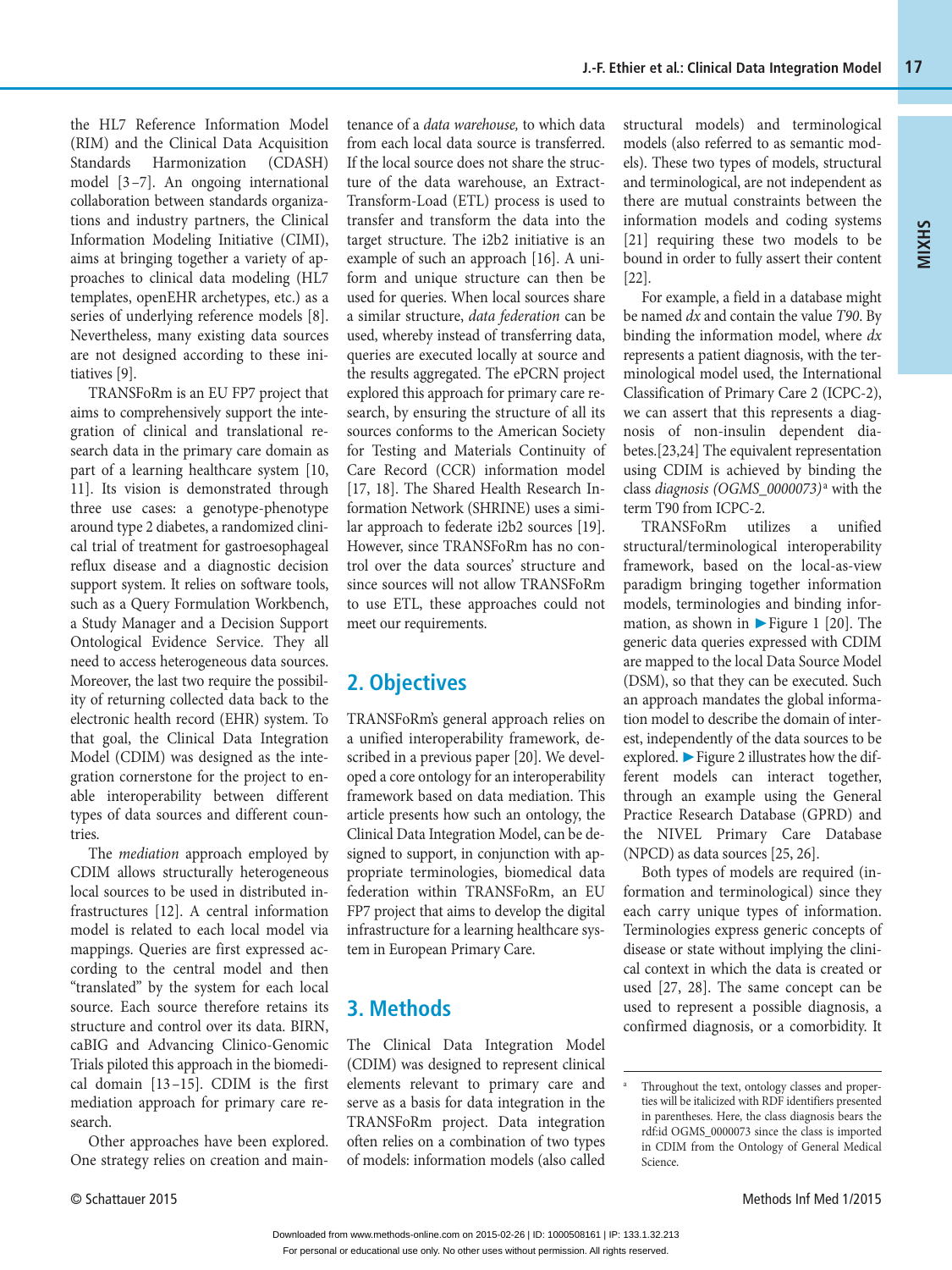

**Figure 1** Interoperability framework based on CDIM in context of the Query Formulation Workbench. CDIM and terminologies are bound together to express queries independently of specific sources. Data source models (DSM), CDIM to DSM mappings and terminology mappings are used to translate the query during the mediation stage in order to execute it on local sources and provide unified results.



**Figure 2** Model interactions in the task of retrieving a list of patient identifiers and diagnoses. In the GPRD database, the "medcode" field contains a diagnosis only if the field "constype" is equal to 3 for the same record. (DSM: GPRD and NPCD; blue boxes – CDIM classes, grey boxes – terminological mappings).

may also be used in the history section of a patient record to represent a problem that occurred years before or even in the patient's family. Moreover, a terminology like the International Classification of Disease 10 (ICD 10) is meant to be used by various systems (e.g., public health surveillance, electronic health records, billing systems) [29, 30].

On the other hand, information models usually focus on high level concepts (e.g., diagnosis) and omit particular representations of data (e.g., adenocarcinoma of the prostate), in order to be flexible and support binding with multiple terminologies, which might vary in depth and coverage. Furthermore, they provide the structure that is used to organize patient data in health records and databases (structural models).

Nevertheless, there is a grey zone where certain concepts might be found both in information models and terminologies. For example, should an information model contain concepts like *Type 1 diabetes mellitus* and *Type 2 diabetes mellitus*? Or, should it only contain the concept diagnosis, and rely on terminologies to support the relationships between these two diabetes concepts, as they can also be found in ICD-10-CM for example (codes *E10* and *E11*)? This underlines the importance of recognizing that information models and terminologies are not discrete entities, but rather a continuum along which the appropriate abstractions are constructed.

When developing CDIM, if some information was to be found in a recognized terminology (e.g., diabetes concepts are present in the ICPC-2 and ICD-10-CM), then only the "parent" concept was included in CDIM (e.g., *Disease*). However, exceptions were occasionally made for efficiency purposes, when a concept would frequently appear in queries. Taking blood pressure as an example, a systolic blood pressure measurement of 100 mmHg could be expressed with two triplets, linked together:

- **•** *physical examination* = systolic blood pressure measurement
- **•** *measurement datum* = 100 mmHg.

Yet, if included in CDIM, its expression only requires the assignments: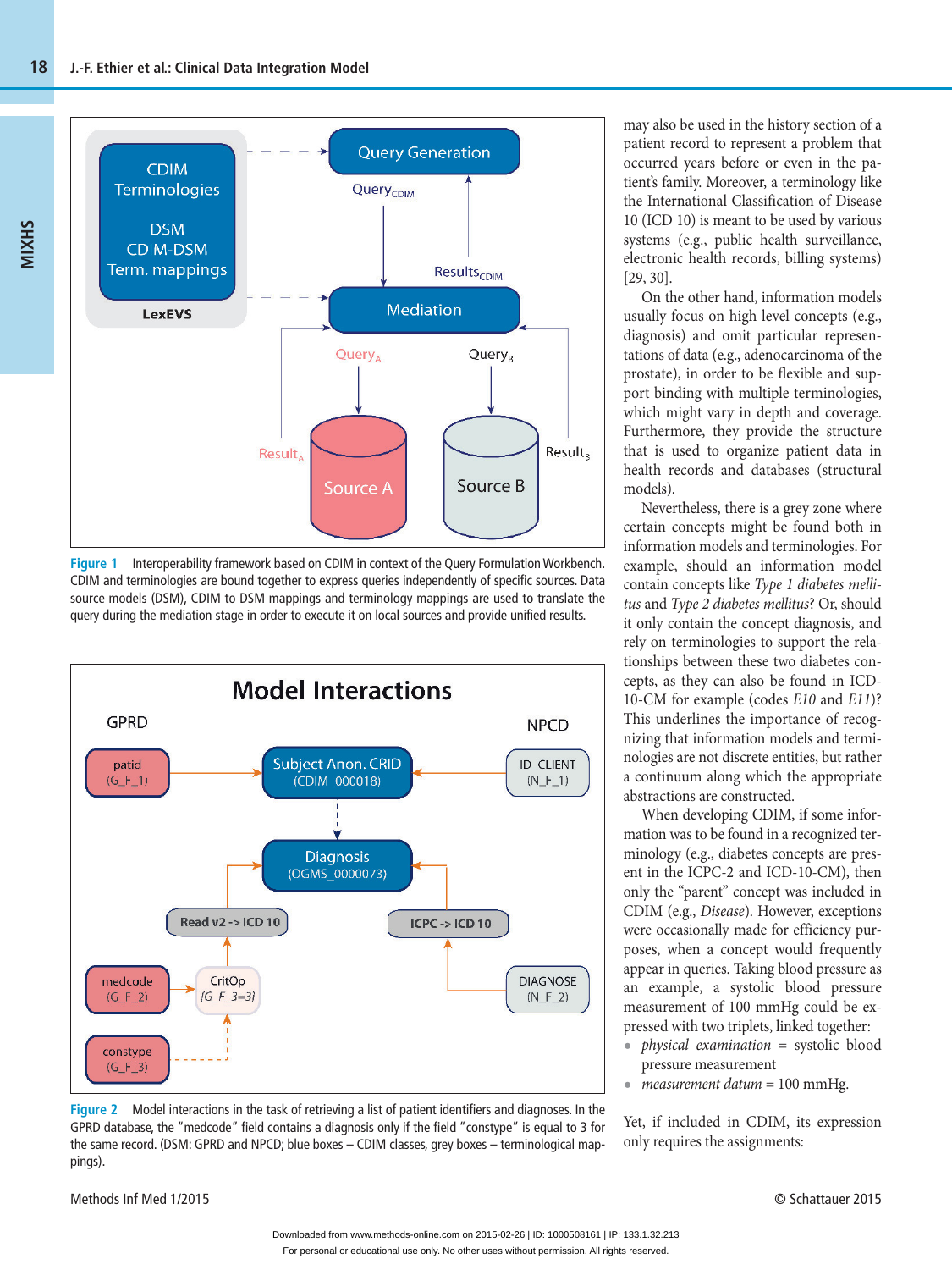**•** *systolic blood pressure measurement datum* = 100 mmHg.

Given the extensive use of such measurements, including it in CDIM simplifies query construction.

## **3.1 Content Development**

The specific requirements for primary care data were first gathered through discussions with experts in the field, as well as, through a sampling of various research criteria in order to get a broad view of the domain [31]. The continuum of primary care aims at following the patients from birth to death, including disease treatment and preventive care. As opposed to specialist care, primary care data tend to include longer follow-up time and a broader view of the patient, but with less detailed information. The primary care patient population reflects all degrees of disease severity and co-morbidity compared to disease specific records where sub-populations are followed. The particular nature of primary care data makes it especially well-suited to support "real-world" evaluations or to study care trajectories [32].

Although many clinical concepts such as diagnosis, medication or demographics are not unique to primary care, two are specifically important in primary care: *reason for health care encounter* and *health care episode*. The former captures the fact that patients often seek medical attention because of a sign or symptom that may or may not eventually lead to an established diagnosis. Within CDIM, *Reason for health care encounter* is represented as a role, in order to enable both symptoms and diseases to be qualified as the main reason for the visit [33]. For example *abdominal pain* would have the role *reason for health care encounter role* during the initial visit, and *Crohn's disease* or *pancreatitis* could hold this role in subsequent encounters.

The *health care episode* (often referred to as "episode of care") is introduced to take into account the fact that patients will often see their primary care physician for longitudinal follow-up. As a result, although multiple encounters might be coded with a diagnosis of *major depression*, they might all be related to the same *major depression*. Furthermore, the diagnostic problem may evolve during an episode of care as new information is gathered. Recognizing this is crucial to proper assessment of incidence and related measures [34]. CDIM captures this semantic using the class *health care episode,* with the axiom "*health care episode has\_ part* some *health care encounter*". A single encounter can then also be part of multiple *health care episodes* as multiple problems can be addressed during one visit.

In order to address the integrative requirements of primary care data, CDIM also contains organizational concepts, such as physical practices. In TRANSFoRm, this allows CDIM queries to refer to a specific set of practices as selected by the researcher. Supporting organizational units in CDIM also allows a more finely grained control over data access security, as policies can be applied distinctly to different subsets of data.

Genetic technology is rapidly evolving and the availability of genetic data is increasing, introducing new research questions and paradigms. Masys et al consider requirements for levels of integration of genomic data into Electronic Health Records [35]. Following this approach, CDIM supports interpretive codes which can be readily used for automated processes for single nucleotide polymorphisms (SNP), but not the full sequence information.

## **3.2 Ontology**

CDIM supports the unification of structural, terminological and binding information. Traditionally, these models have been dealt with separately but they are interdependent and share requirements [21]. In order to address this interdependence and facilitate the framework's design and deployment, a decision was made to bring them together within one structure, and to rely on Mayo Clinic's LexEVS open-source terminology server as the storage solution, given its versatility and ability to handle multiple custom models, including ontologies [36].

As a mediation schema, CDIM needs to support data integration from multiple types of data sources. Current data sources used in TRANSFoRm include relational and XML databases, both standards based, such as HL7 CDA and non-standard ones, so the current interoperability framework is designed to support this [37].

**MIXHS**

Two general approaches exist in terms of formal ontologies: the realist and the cognitivist approaches. A cognitivist ontology aims at formalizing the concepts we use to categorize the world, as revealed by our common sense and our language: such an ontology has a cognitive and linguistic bias. For example, the Descriptive Ontology for Linguistic and Cognitive Engineering (DOLCE) categories are thought of as cognitive artifacts, ultimately depending on human perception, cultural imprints and social conventions [38, 39]. On the opposite side of the spectrum, a realist ontology aims at formalizing the real entities of the world, which we know through our best scientific theories [40]. In the biomedical domain, the OBO Foundry collection of interoperable ontologies is built upon the realist upper ontology BFO[41, 42]. The medical domain is seemingly a better fit for a cognitivist ontology, since it includes informational objects and mental constructs, such as diagnoses. However, these can also be efficiently formalized with a realist approach, as illustrated by the Ontology for General Medical Science (OGMS) [43], which formalizes a diagnosis as an informational content entity about the health status of a patient.

CDIM was designed as a realist ontology and uses Basic Formal Ontology (BFO) 1.1 as the foundational ontology [44], based on BFO's central role in the OBO Foundry. Several OBO Foundry ontologies, including OGMS, the Vital Sign Ontology (VSO) and the Information Artifact Ontology (IAO) were directly imported into CDIM [45, 46]. CDIM also integrates classes from other ontologies such as the Ontology for Biomedical Investigations (OBI) and the Gene Ontology (GO) [47, 48].

# **4. Results**

CDIM introduced over 100 new classes and several additional properties and axioms, which in combination with imported ontologies resulted in the total of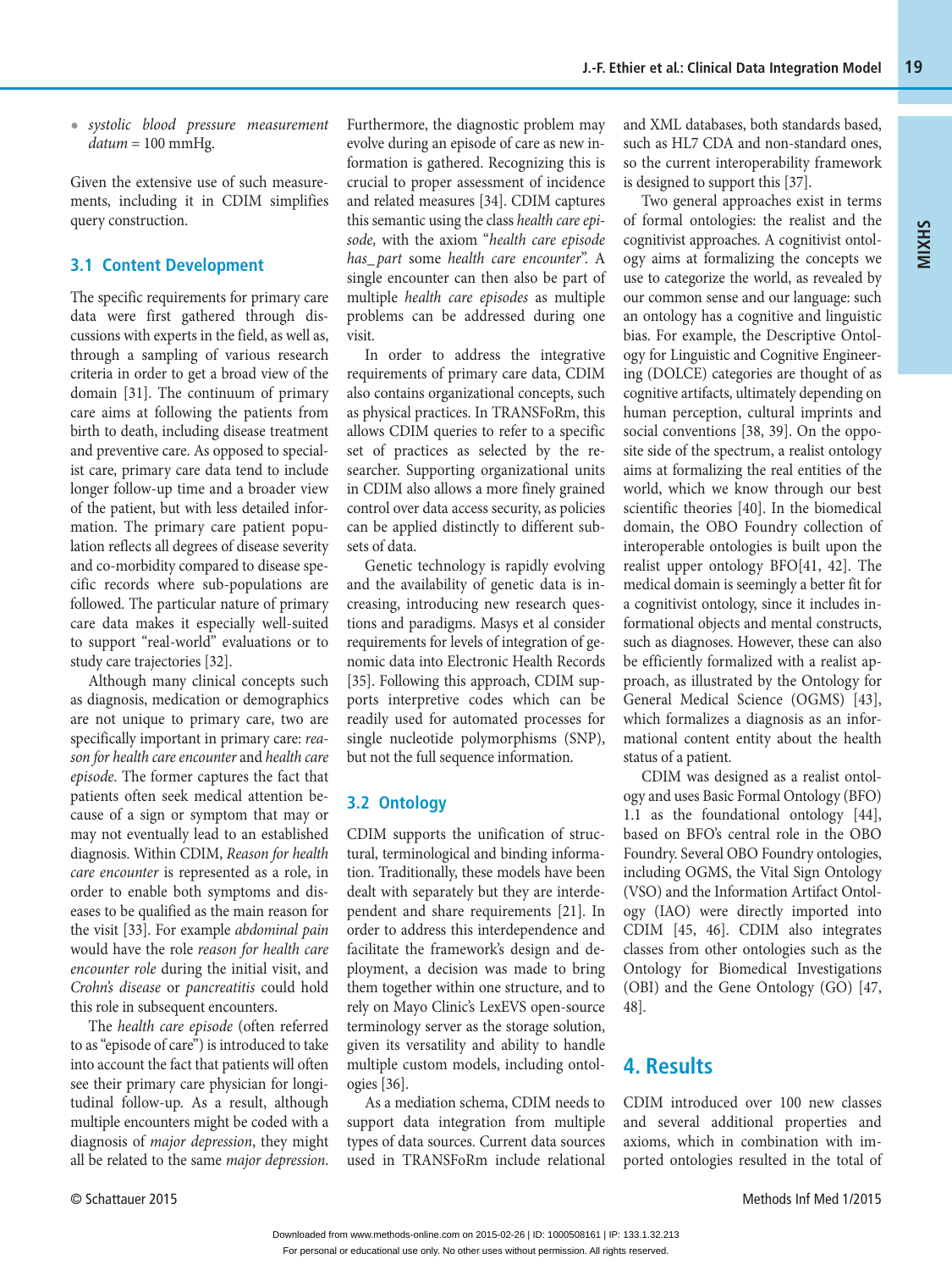549 classes and 82 properties. As CDIM is stored inside a LexEVS instance, all imports are merged into a single .owl file, created directly in Protégé through the Refactor/Merge ontologies tool, enabling easier load processing in the framework.

Temporal aspects are rarely, if at all, covered in the existing ontologies that we imported. As these play a crucial role in defining clinical eligibility criteria, we created 25 new classes to express these concepts. Whenever possible, we relied on equivalent classes instead of using anonymous classes, in order to support operations not based on Semantic Web reasoning techniques. Equivalent classes provide URIs that are then used as mapping targets for the CDIM-DSM mapping models. Internal validity and consistency was checked using the semantic reasoner HermiT 1.3.8 [49].

CDIM design also required addition of some axioms to imported classes. For example, a diagnostic process can take a long time before completion and production of a diagnosis. It is therefore important to identify the end of the process, in order to correctly attach temporal information to the resulting diagnosis. This temporal aspect is currently lacking in OGMS, therefore we added the following classes and axioms in CDIM:

- **•** The equivalent class *diagnostic process conclusion instant* defined as
	- "*temporal\_instant* and (*has temporal occupant* some *diagnostic process conclusion*)"
- **•** The class *diagnostic process conclusion* was created and defined as:
	- a subclass of the BFO *process boundary* class.
	- it also bears the axiom "*occupies temporal region* some *diagnostic process conclusion instant"*, linking it to the temporal information.
- **•** The *diagnostic process* class was enriched by adding the axiom:
	- " *ends\_with* some *diagnostic process conclusion* " to define its final subprocess as *diagnostic process conclusion.*

CDIM was evaluated in terms of its capacity to support query definitions required by the three use cases in TRANSFoRm. The first one is an epidemiological study on genetic risk markers for response to treatment in diabetes mellitus type 2. The main question is "Are well selected single nucleotide polymorphisms (SNPs) in type 2 diabetic patients associated with variations in drug response to oral antidiabetics (Sulfonylureas)?"[50]. The second use case is a randomized controlled trial investigating on-demand vs. continuous use of proton pump inhibitors (PPIs) in treating gastroesophageal reflux disease (GORD) and its impact on symptom relief and quality of life in patients [51]. Finally, the third use case consists of evaluating approaches to provide diagnostic decision support, based on existing EHR data, reason for encounter and captured clinical clues.

One of the major requirements for the first two use cases in TRANSFoRm is the ability to identify eligible patients in EHRs and other primary care data sources. Previous research found that two thirds of all information needed to assess the eligibility of a patient for a trial are related to disease history, namely disease, symptoms, signs and diagnostic or lab tests, and treatment history [31], which also applies to the TRANSFoRm use cases. One of the crucial aspects is to minimize misclassification, while identifying eligible patients. As also found by the eMerge project, it is important to not solely rely on diagnostic codes to identify diagnoses, but to also use other patient characteristics like laboratory tests or medication to verify the diagnosis [52–54].

The data elements needed for these studies were described in detail by the project's clinical researchers to ensure concepts coverage in CDIM. The main clinical concepts were: diagnoses (recent and medical history), laboratory tests, technical investigations (upper endoscopy), medications, symptoms and signs (difficulties swallowing, signs of gastrointestinal bleeding, unintentional weight loss), physical examination data (blood pressure, weight, height). The genetic concepts needed for the diabetes use case could be limited to SNPs. The following information also needed to be provided: moment of diagnosis; dates, values and units for all measurements; dates, number and dose for medication.

For example, a *formulated pharmaceutical* can be characterized through several data item entities, including *active ingredient data item*, *dose form data item* and *strength data item*. Such formalization can be made compatible with pre-existing norms – for example, RxNorm's category *semantic clinical drug form* could be formalized as the association of CDIM classes *active ingredient data item* and *dose form data item* [55]. Additionally, the instruction given by a prescription can be formalized as a subclass of OBI's *directive information entity*, composed of several *directive information entity parts*. For example, the prescription "take Metformin 500 mg 3 times a day during two weeks" is composed of "3 times a day" (which is an instance of *administration frequency item*) and "during two weeks" (which is an instance of *duration of treatment period item*).

Some items from the use cases have not been included in CDIM. These were the ones mostly focusing on habits (e.g., level of physical activity/sedentarism, dietary habits) or behavioral interventions (e.g., status of self-management education, or performance of self-measurement of blood glucose). Although very important concepts, they were deemed too specific to a research area or very rarely encountered in current data sources. CDIM usage will be regularly reviewed to inform future classes additions and deletions.

All concepts identified, as required by researchers, were successfully expressed in queries using CDIM and terminologies. We shall now present an example of how triplets using CDIM classes, operators and terminologies (or values) can be created and used in TRANSFoRm tools.

## **4.1 Application to TRANSFoRm**

The TRANSFoRm Query Formulation Workbench provides a user interface for clinical researchers to create clinical studies, design eligibility criteria, initiate distributed queries, monitor query progress, and report query results. It captures eligibility criteria in a computable representation, which is based on CDIM ontology so the criteria can be translated into executable query statements on the data source side using CDIM to data source model mappings. They are then grouped to form application friendly reusable units.

#### Methods Inf Med 1/2015 © Schattauer 2015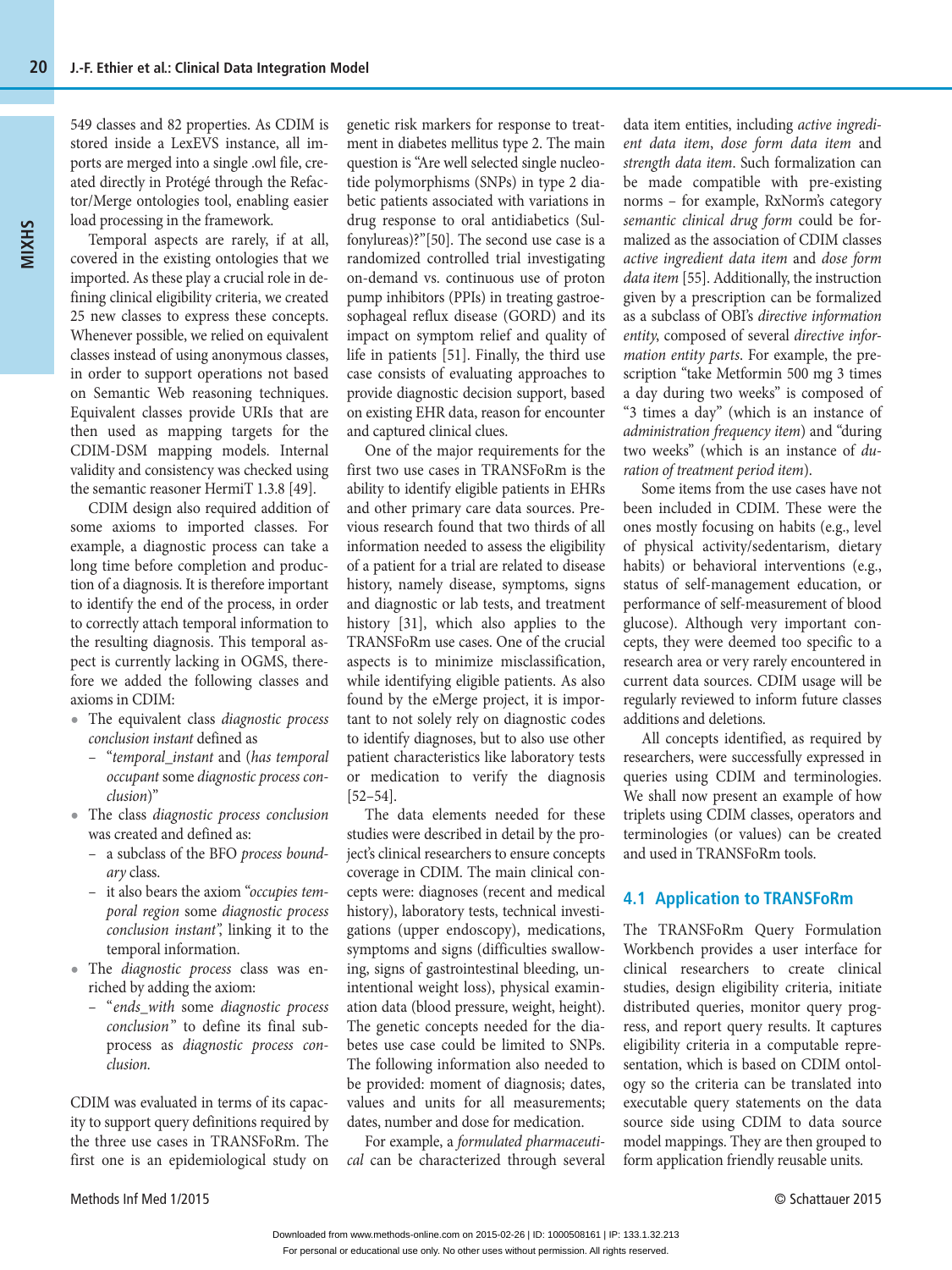**Figure 3** Workbench criteria editor uses CDIM classes to create queries which can be applied to multiple primary care databases used by the TRANSFoRm project.

Let us consider an example inclusion criterion for patients who had an HbA1c test result of  $\geq 6.5\%$  on or before the 16/04/2013 date. The Laboratory Measurement group aggregates relevant concepts closely related to the laboratory test class extracted from CDIM, such as test type, date of test and test value. It is one of seven categories (like demographics, medications, etc.) currently used within the Workbench. The structure allows new categories to be easily added as per user requirements.

The example criterion is specified by a user of the Query Formulation Workbench, as shown in ▶ Figure 3. The Laboratory Test artifact is presented to the user in the form of a template for entering values for operators and values. Resulting triplets would be:

- **•** *laboratory\_Test\_ Type\_ ID* =  $[LOINC; 4548 - 4]^{b}$
- **•** *laboratory\_measurement\_datum* ≥ 6.5
- **•** *laboratory\_measurement\_unit\_label* =  $[UD; 0000187]^{c}$
- **•** *lab\_result\_ confirmation\_ instant* ≤ 2013/04/16

A query expressed in this way is passed to the data source, where a translation component uses CDIM (and its mappings to the local source model) to convert the

c Units are represented as Ontology of Units of Measurements (UO). The unit for HbA1c is % (ratio), with UO code value 0000187 [57]

query into a representation understandable by the local data source and extract results to send back to the researcher.

## **5. Discussion**

TRANSFoRm is one of several complementary initiatives that develop services and tools to foster more efficient research using EHR data. Furthermore, only in aligning primary and secondary/tertiary care data can a full picture of patient's clinical evolution be constructed. Therefore, facilitating interoperability between TRANS-FoRm and other initiatives is essential. Using an ontology, as the core model, allows for formal logic to be used to define classes and their relationships, promoting a shared, well defined view of a domain. It is possible to reason about data elements present over multiple sources, and define new relationships.

Specific classes, such as *reason for health care encounter* or *health care episode*, were designed in such a way as to avoid inconsistencies with other common classes. For example, a *reason for health care encounter* was formalized as an entity bearing a special role that we called the *reason for health care encounter role*. Thus, it was not necessary to modify the class *diagnosis*, *symptom* and *sign* in our ontology so that they could be a *reason for health care encounter*, as all these entities can bear the *reason for health care encounter role*. Therefore, the CDIM approach can reuse both existing terminologies (e.g., ICPC-2) and increasingly popular semantic web resources such as SPARQL repositories [58].

The reusability of CDIM is thereby enhanced since a large part of the specific requirements can be handled by the binding of terminologies providing sufficient precision and coverage for the desired context [59]. This facilitates ontology alignment and interoperability with other projects using ontologies, such as epSOS, that aims to develop a cross-border electronic health information transfer and also relies on BFO [60].

An additional benefit is that the necessary references to ontologies and terminologies can be created and embedded within existing standards, such as the CDISC Operational Data Model, which do not necessarily support ontologies, least of all the native creation of complex data elements constrained against both a clinical and research ontology [61]. Systems that support standards can thus be rapidly extended to support CDIM, without abandoning the existing standard.

The CDIM ontology is by definition extensible, but the question arises as to what extent CDIM should be extended as new concepts are required, or leave this to the terminology. It is to be expected that not every single point, possibly evaluated in a research project, will make its way in CDIM. Some niche concepts might never be included, in order to keep the ontology manageable and relevant to most users.

Nevertheless, extensively relying on terminologies does imply that the project has much less control on content and definition of concepts. For example, the ICPC-2 classifies diabetes as insulin dependent (*T89*) and non-insulin dependent (*T90*) diabetes. This has been revised and current

b Logical Observation Identifiers Names and Codes (LOINC) is a universal code system for identifying laboratory and clinical observations and the HbA1c test is represented by the code 4548–4 [56]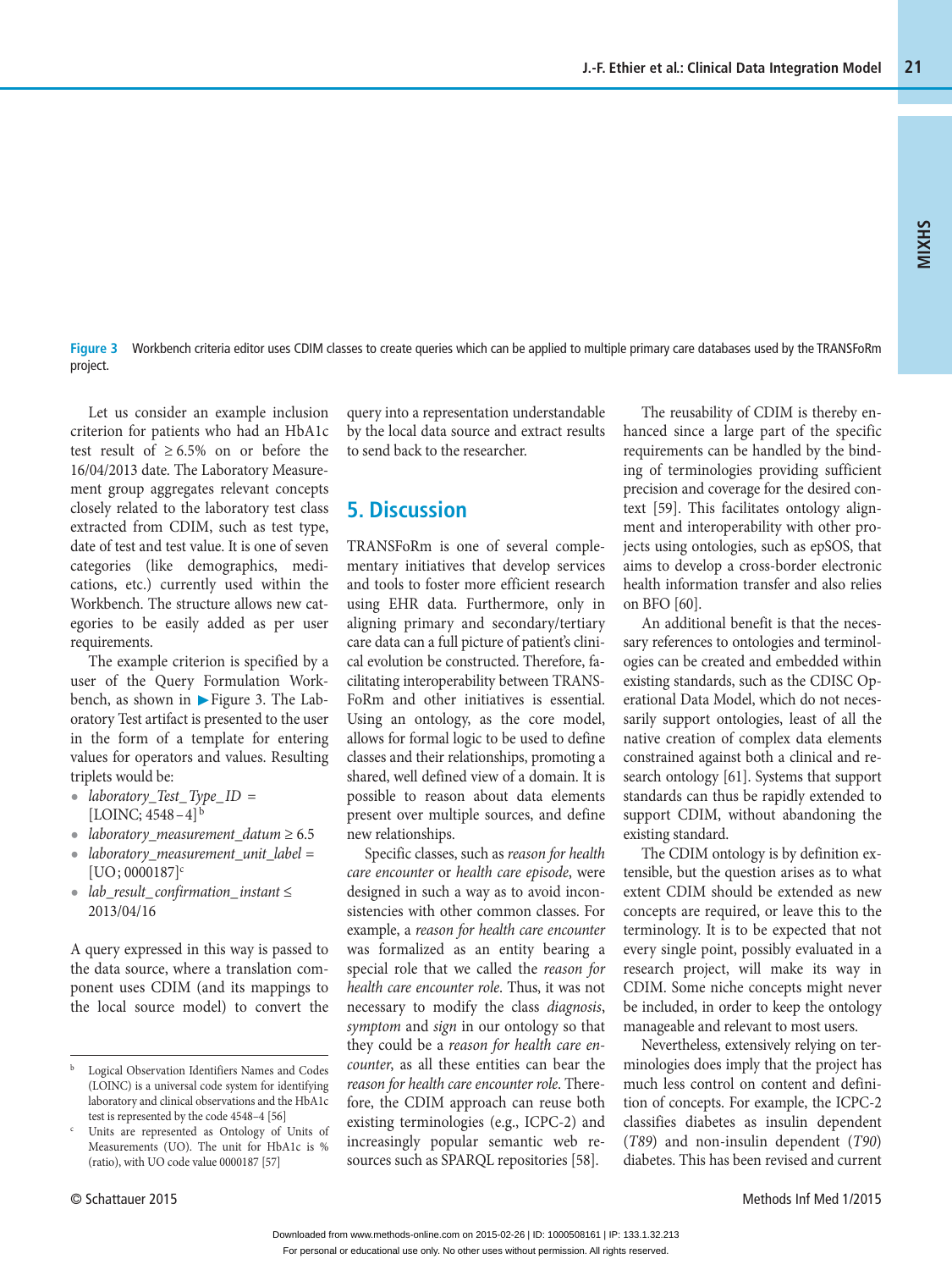approaches use mainly type-1 and type-2. Equivalences between these terms are not perfect as some type 2 "depend" on insulin for their treatment. However, this reflects the state of limitations for existing data. When an equivalence does exist between concepts, terminological heterogeneity can be mended by using inter-terminology mappings like those offered by the UMLS [62].

Of note, the local-as-view mediation approach mandates that the decision to include a concept or not must be based on relevance to the users and not to its availability (or not) in data sources: a concept useful for many queries will be included even if no current data source contains it. In this context, a high number of queries using a concept but returning no data is highly informative. As incentives are put in place to foster the use of EHRs, such information might help focus such incentives in terms of research priorities.

TRANSFoRm uses data and process provenance, as a means to achieve traceability and auditability in its digital infrastructure. The novelty of the TRANSFoRm provenance framework is that it links the provenance model, represented with the Open Provenance Model standard, to the medical domain models, by means of bridging ontologies, thereby enabling verification with respect to established concepts [63]. CDIM is a key element in this approach, since it allows a uniform conceptualization of annotations in provenance traces that are produced by multiple tools and across national boundaries. This has direct impact on the ability of the system to be audited in a consistent manner regardless of its geographical location, e.g., a clinical trial design conducted in Germany, or a record of data extraction for an epidemiological study in France.

Genetic (and eventually proteomic and metabolic) primary observations will be more easily leveraged with time and as their availability increases. At some point, sequence structural variations and mutations, as well as, gene expression data will be relevant to the researcher and such concepts will also need to be included in CDIM. Nevertheless it is unclear, given the high heterogeneity inherent to the field of translational research, and the increasing

use of genetic information in personalized medicine to which level of precision the models will need to abide by.

# **6. Conclusion**

A unified mediation approach to semantic interoperability provides an extensible framework for interactions between health record systems and research systems. CDIM, as a core ontology of such an approach, enables simplicity and consistency of design across the heterogeneous software landscape and can support the specific needs of EHR-driven phenotyping, using primary care data. This was demonstrated in TRANSFoRm, where the software tools such as the Query Workbench are agnostic of the structural and terminological details of the data sources they interact with.

CDIM is flexible and modular by design as it can be bound to multiple terminologies, enabling new ways to approach data as the requirements of translational medicine evolve and new domains like epigenetic become part of patient care.

### **Acknowledgments**

We would like to thank our colleagues from the TRANSFoRm project for their support and insightful discussions regarding our endeavor. This work was partially supported by the European Commission Framework 7 Programme – DG INFSO (FP7 247787). This research is also partially supported by the National Institute for Health Research (NIHR) Biomedical Research Centre at Guy's and St Thomas' NHS Foundation Trust and King's College London, NHS England for the Institute of Digital Healthcare at WMG, University of Warwick and the Institut National de la Santé et de la Recherche Médicale (INSERM).

# **References**

- 1. Thiru K, Hassey A, Sullivan F. Systematic review of scope and quality of electronic patient record data in primary care. BMJ 2003; 326: 1070.
- 2. Sujansky W. Heterogeneous Database Integration in Biomedicine. J Biomed Inform 2001;34:285–98.
- 3. Beale T, Heard S, Kalra D, et al. The openEHR Reference Model – EHR Information Model – Release 1.0.2 [Internet]. 2008 [cited 2012 Jun 29].Available from: http://www.openehr.org/releases/1.0.2
- 4. Murphy SN, Mendis M, Hackett K, et al. Architecture of the Open-source Clinical Research Chart from Informatics for Integrating Biology and the Bedside. AMIA Annu Symp Proc 2007. pp 548–552.
- 5. Schadow G, Mead CN, Walker DM. The HL7 reference information model under scrutiny. Stud Health Technol Inform 2006; 124: 151–156.
- 6. CDASH Basic Recommended Data Collection Fields for Medical Research [Internet] [cited 2012 Dec 8]. Available from: http://www.cdisc.org/ cdash
- 7. López DM, Blobel B. Architectural approaches for HL7-based health information systems implementation. Methods Inf Med 2010; 49: 196 –204.
- 8. Clinical Information Modelling Initiative... [Internet]. [cited 2012 Dec 8]. Available from: http://www.openehr.org/326-OE.html?branch= 1&language=1
- 9. Ohmann C, Kuchinke W. Future developments of medical informatics from the viewpoint of networked clinical research. Interoperability and integration. Methods Inf Med 2009; 48: 45 –54.
- 10. Delaney B. TRANSFoRm: Translational Medicine and Patient Safety in Europe. In: Grossman C, Powers B, McGinnis JM, editors. Digital Infrastructure for the Learning Health System: The Foundation for Continuous Improvement in Health and Health Care: Workshop Series Summary. Washington, DC: National Academies Press; 2011. pp 198–202.
- 11. TRANSFoRm Project [Internet]. [cited 2012 Apr 11];Available from: http://www.transformproject. eu
- 12. Wiederhold G. Mediators in the architecture of future information systems. Comput J 1992; 25:  $38 - 49$ .
- 13. Gupta A, Ludascher B, Martone ME. BIRN-M: a semantic mediator for solving real-world neuroscience problems. In: Halevy AY, Ives ZG, Doan A, editors. Proc ACM SIGMOD Int Conf Manag Data. New York, NY: ACM Press; 2003. pp 678– 678.
- 14. Stanford J, Mikula R. A model for online collaborative cancer research: report of the NCI caBIG project. Int J Healthc Technol Manag 2008; 9: 231–246.
- 15. Martin L, Anguita A, Graf N, et al. ACGT: advancing clinico-genomic trials on cancer – four years of experience. Stud Health Technol Inform 2011; 169: 734 –738.
- 16. Murphy SN, Weber G, Mendis M, et al. Serving the Enterprise and Beyond with Informatics for Integrating Biology and the Bedside (i2b2). J Am Med Inform Assoc 2010; 17: 124 –130.
- 17. Delaney BC, Peterson KA, Speedie S, et al. Envisioning a Learning Health Care System: The Electronic Primary Care Research Network, A Case Study. Ann Fam Med 2012; 10: 54 –59.
- 18. Peterson KA, Fontaine P, Speedie S. The Electronic Primary Care Research Network (ePCRN): A New Era in Practice-based Research. J Am Board Fam Med 2006; 19: 93–97.
- 19. Weber GM, Murphy SN, McMurry AJ, et al. The Shared Health Research Information Network